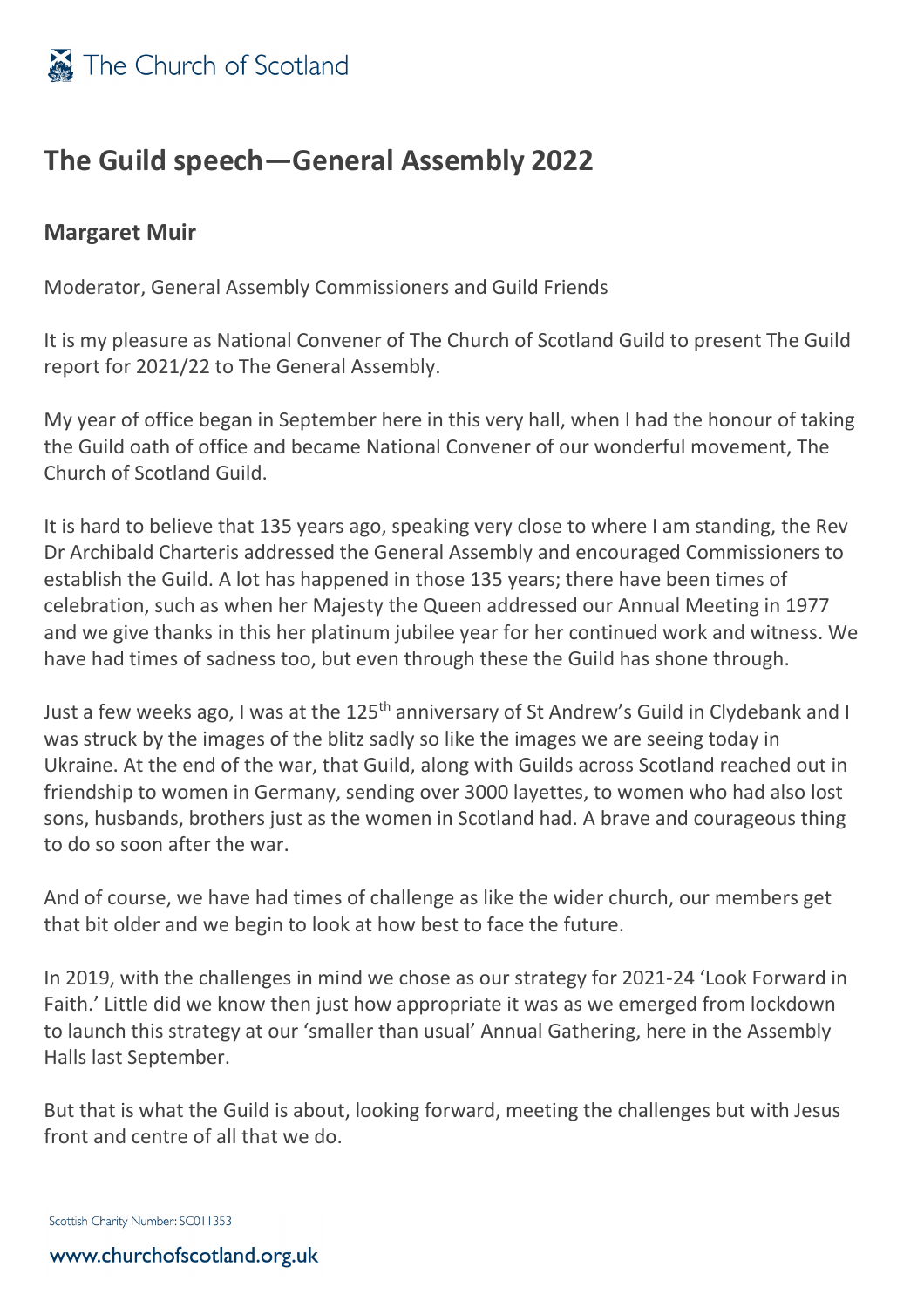## The Church of Scotland

This year we have been focussing on our theme of 'Lights and Bushels'. We have been encouraging Guild folks throughout the country to let their light shine as they slowly began to come together and share in fellowship with each other.

Last night we held our annual Big Sing for the first time in 2 years and Moderator I am just glad that we still have a roof, such was the level of singing and celebration. And we heard from Guilds across the country who let their light shine in their communities over the past year. The buzz in the room was tremendous, filled with hope and expectation for what God has for the Guild in the months ahead. And folk were sharing how much they are enjoying being back together again in Guild meetings, at Guilds Together events and at regional and national events.

Moderator, throughout this week we are grappling with the impact of these changing times within The Church of Scotland and for us in the Guild these changes have implications too. We are encouraging Presbyteries and Guilds Together Groups to explore new ways they can work more closely together.

We are particularly looking forward to working more closely with the Faith Action Programme staff to support greater involvement of Guilds in the future mission of The Church.

In the report we seek to focus on the positives. So many Guilds are reporting that they have welcomed new members emphasising the important role that Guilds play supporting people into the fellowship of the church and the Guild. We are particularly encouraged by the establishment of two new Guild branches, in Newmilns in Ayrshire and Newport-on-Tay and discussions taking place with another congregation. As churches look more closely at their mission to their community is this a time to think again about how the Guild might play a role in that wider mission. We have seen growth too in Guilds where church unions have taken place and Guilds in other places establishing themselves in village halls as the church building itself closes, ensuring a continued Christian presence in a community. In other places Guilds have come together in anticipation of union, enabling people to get to know each other better before the church itself joins.

The Guild is a movement that is not afraid of challenge or change. If you had asked what would happen to the Guild if a global pandemic closed everything down for 18 months not many people would have thought we would survive, but survive we have. We adapted, we learned to use technology, we kept in touch by phone, by enews, by door step deliveries, with angels and chicks and even Guild in a bag.

Scottish Charity Number: SC011353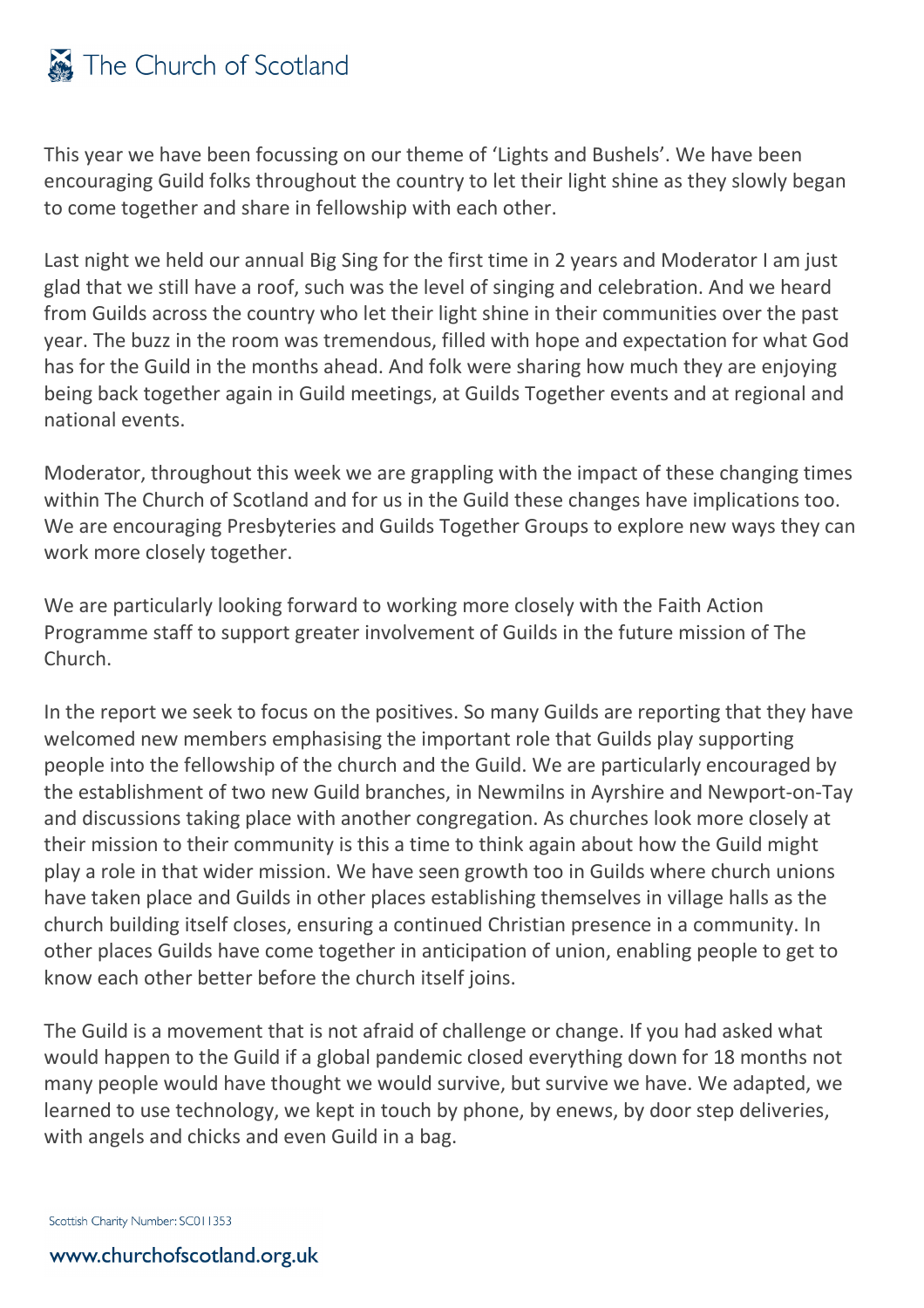In March, 80 Guild leaders from across Scotland came together for our Vision conference. Focussing on the journey of the Israelites we explored the stories of the Guild, the challenges and opportunities we have and considered our vision for the future. We took heart from the past two years and the ways in which we had made opportunities from the challenges. We were enthused in new ways about the importance of the Guild in the wider mission of the church locally, nationally and internationally. Now Guilds across the country will be focussing on the learning from that event and determining how best to respond in their own situation.

In September last year we said goodbye to our Partner Projects for 2018-2021 and despite a year without meeting a fabulous £ 570 thousand and 68 pounds and 13 pence was raised.

We launched our project partnership scheme in 1969, and it is just amazing to think that the Guild has brought such important issues such as HIV, post-natal depression, the plight of refugees and FGM right to the heart of the church and challenged and changed attitudes whilst at the same time raising £7,347,490.52, a phenomenal amount.

Looking Forward in Faith for the next three years we work alongside our current Project Partners Beat, Home for Good, Pioneers, Starchild, Unida and Vine Trust.

As we shine our light through them nationally and internationally we will work with:

- People suffering from eating disorders
- Children requiring foster care or adoption
- Supporting cocoa bean farmers obtain fair prices
- Helping to prevent future generations of people with learning difficulties from being hidden away in their communities
- Supporting theological education for young women from low income backgrounds
- And enriching the lives of young families and orphaned children.

We also continue to develop our twinnings with our friends in Bandawe, Milala, Dwanga and Mzuzu and our Guilds Together Groups in Ayr and District, Dunbartonshire, North Ayrshire and Shetland. These twinnings are a great way in which we can learn from each other and that has continued despite COVID-19.

There have been a number of changes in our central staffing over the past year with Iain Whyte our General Secretary retiring after 10 years developing many new ways of 'being Guild' and we thank Iain for all he did for us during his time as General Secretary. Our new

Scottish Charity Number: SC011353